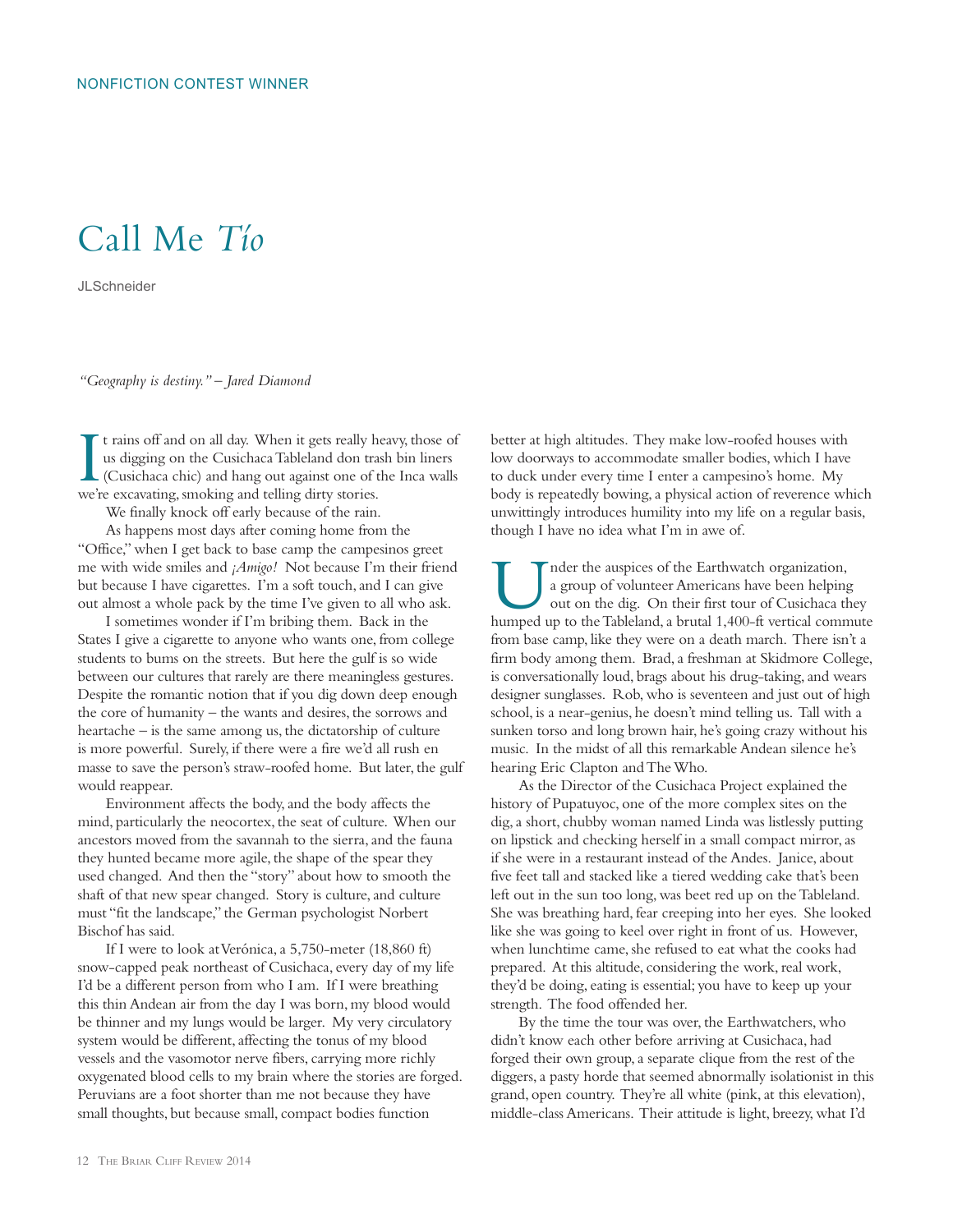call queerly American, vaguely defined as a combination of oblivion and entitlement. I recognize the type. When I was a bartender in London, Americans were the easiest tourists to spot. They were loud and imperious, and they'd pout when I said we didn't carry Budweiser, even as they were surrounded by an abundant selection of the best ales in the world. The Earthwatchers' smiles come a little too easily; their movements are a little too facetious. Their bodies don't seem to have the "talent," let's say, the stamina, either mentally or physically, to give off the confidence they do. I want to be gracious, but Dickens' description of Americans from an 1842 letter keeps swirling in my head: "They are heavy, dull, and ignorant." Exactly what I came here to get away from.

Stanford University neuroscientist Robert Sapolosky<br>speculates that not only did environment have an eff<br>on the creation of religions, that is, culture, but also<br>the types. Beoples who inhabit multi-zoned environments speculates that not only did environment have an effect on the creation of religions, that is, culture, but also on the types. Peoples who inhabit multi-zoned environments, like the Inca, tend to be polytheistic. There are many objects in a bio-diverse environment that can affect one's life, making it ripe for inhabitation by numerous malevolent and/or kind *huacas* (spirits). Desert-dwelling peoples, on the other hand, tend to be monotheistic, and their gods are usually harsh masters who "teach big, singular things, like how tough a world it is … simple, desiccated, furnace-blasted." A pretty good personality profile of Old Yahweh.

Ananda Coomaraswamy uses the term *land-náma*, "land naming" or "land taking," to describe this marriage. The idea is that a newly arrived people, the conquering Inca, for example, adapted their procured lands to their own mythology. The new land is then linked as closely as possible to the sociological, psychological, and spiritual patterns of the people, thus giving their existence validation through every tree, mountain, river, and stone in the realm.

The Wari, who developed the first conquest empire in the Andes between 540 and 650 C. E., were, like the Inca, fond of straight lines, and built an elaborate road system through their realm. The Inca adopted the Wari network, and subsequently had those roads going to Cuzco and Machu Picchu instead of Ayacucho, the Wari capital. Whereas the Wari worshipped Pachacámac, whose shrine is on a hill at the mouth of the Lurín Valley on the Pacific coast, the Inca turned him into Viracocha and moved him to the Quishuarcancha temple in Cuzco. The *huacas* moved from inhabiting this mountain to that, from this river to another of the Inca's naming. The terraces, along with the royal estates and ceremonial sites, were fitted to the land names the Inca gave them, thus to the Gods, thus back to the people who worked those lands and harvested the potatoes, beans, chilis, and *quinoa* (grain) directly from what they considered spiritual sources. They were constantly – every common task, every simple movement – in the process of doing holy work. Merely walking outside meant going to church. When an Inca man dug a potato he wasn't just excavating supper, he was recreating in his action the divine action of the Gods who caused everything to come into existence. Place and person, mythology and task, inextricably linked.

The Wari claimed the Chavín lands in the name of Pachacámac. The Inca claimed the Wari lands in the name of Viracocha. The Spanish claimed the Inca lands in the name of Christ. The London Institute of Archeology claims the land in the name of science.

I uring a weekend off from the dig I meet an American<br>
named Doug at the Albergue Hotel in Ollantaytambo,<br>
a couple of kilometers down valley from Cusichaca.<br>
He's been a masseur for twenty, two years ten in Colorado be named Doug at the Albergue Hotel in Ollantaytambo, He's been a masseur for twenty-two years, ten in Colorado before coming to Peru. He's an avid runner, balding, with what I'd call a very ornate personality and a dour girlfriend named Rocío. "I'm the best," he tells me vauntingly. According to him, he's saved half the people in Cuzco, pulling them back from the brink of death with his extraordinary hands.

He's not too impressed by the Wall of the Six Monoliths, weighing about 50-80 tons each, which make up the unfinished Sun Temple above Ollantaytambo. While most Inca buildings are built in the *pirca* style of architecture (mortared fieldstone), the sacred sites are built in the polygonal, precision, dry-fit style – the seams so tight one literally cannot slip a piece of paper between them – and are constructed of rose rhyolite granite (sometimes called red porphyry) quarried at Kachiqhata about five kilometers across the Urubamba River. In the evening, when the sun hits them just right, these temples and unfinished megalithic structures glow pink, more like gemstone than granite, as if they're fired within. The marriage of ideology and environment, as if the Inca sun god, Inti, was at the same time in the heavens and breathing from the lungs of the earth-mother goddess, Pachamama, a divine color bathing all the *Intip churin* (Children of the Sun) in a pale ruby glow. Doug has seen better.

Again, all the way out here, the intrusive American culture trait of insouciant disdain. I have a similar feeling, though in a different domain, as I had walking up to the Tableland with the Earthwatchers: shock. Cultural, not geographical. The sudden blast of American ethos appearing so starkly visible and inordinately gaudy, like neon amidst the modest mocha earth tones of rural Peru. Not even an attempt by this blusterous ambassador to blend in.

I know, sometimes it can be hard. Blending into London was relatively easy for me. It's an international city. But into Peru, a little more difficult. Because I'm a full foot taller than the average Peruvian, I walk the streets like a signal tower amidst the low brown fields of humanity. After I pass I hear people whisper, *¡Qué alto!* ("What height!"), as if I'm a freak. I'm on display, obvious, and there's nothing I can do about it. I might as well be a pair of golden arches moving down the street. I'm emblematic. But I don't have to sell the product. Which is easy, because I don't believe in its curative properties.

Doug is not only selling the product – narcissism, insularity, self-absorption – he's advertising it like a carnival barker. It's a startlingly loud voice amidst the backdrop of such humiliating poverty and humbling landscapes. He seems, as Conrad's Marlow observes about the civilized masses, " … so full of stupid importance." Where from this braggadocio?